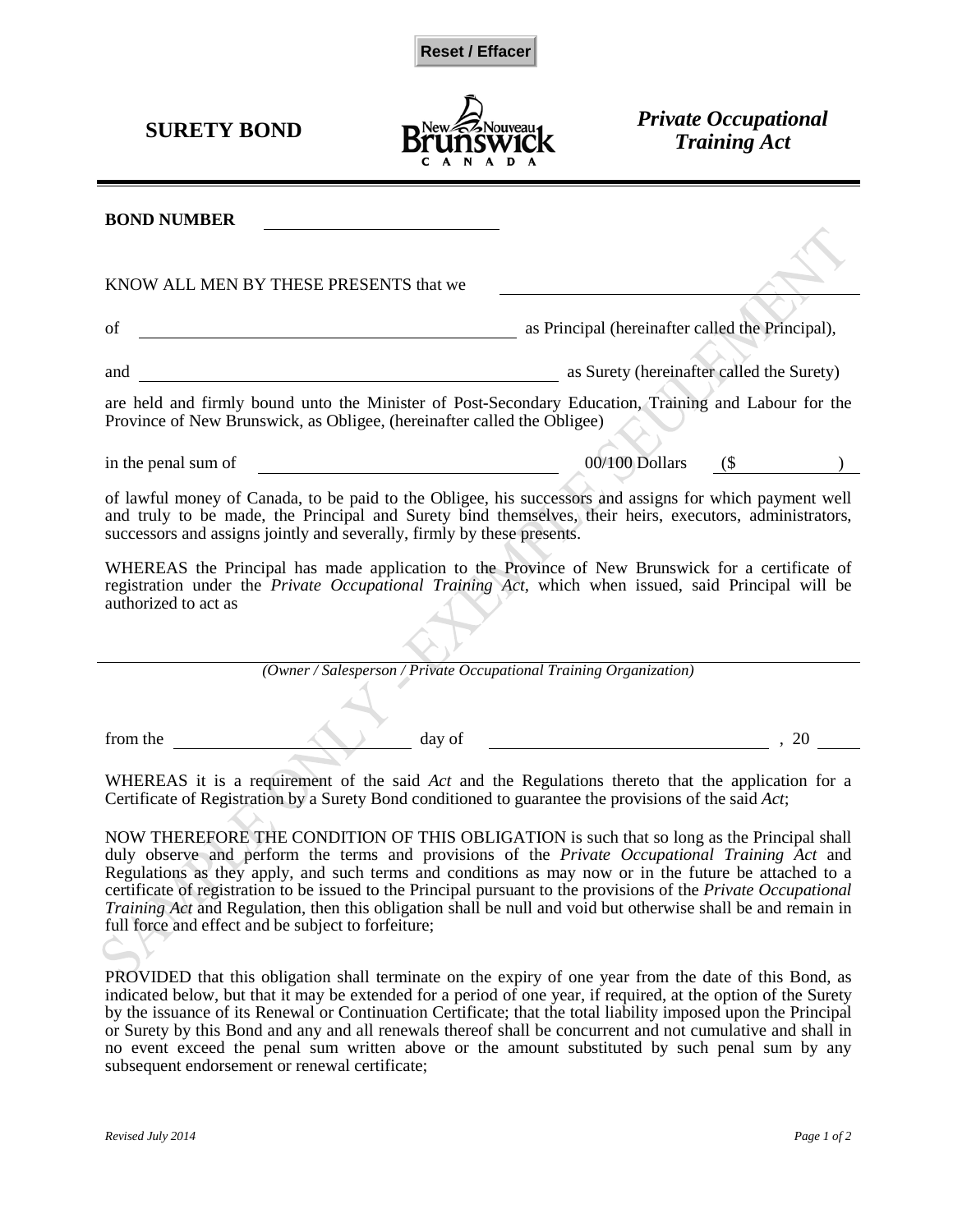AND FURTHER PROVIDED THAT the Surety shall have the right to cancel this Bond at any time, by giving sixty days notice in writing to the Minister of Post-Secondary Education, Training and Labour, Province of New Brunswick and to the Principal, it being understood that for the purpose of any act or omission of the Principal, occurring from the date of this Bond to the date of termination of liability of the Surety as hereinbefore provided, this Bond shall continue in force for a period of two years after the lapse or cancellation of the certificate of registration to which it relates, or the lapse or cancellation of this Bond, whichever occurs first.

IN WITNESS THEREOF the Principal has executed this Bond under seal and the Surety has caused this Bond to be sealed with its corporate seal, attested to by the signature of its duly authorized officer or officers this

|                                                     | day of |                  | , 20 |
|-----------------------------------------------------|--------|------------------|------|
| SIGNED, SEALED AND DELIVERED<br>in the presence of: |        |                  |      |
| Witness                                             |        | Principal        |      |
|                                                     |        |                  |      |
|                                                     |        | Attorney-in-Fact |      |
|                                                     |        |                  |      |

**PLEASE RETURN TO:** Private Occupational Training Department of Post-Secondary Education, Training and Labour P.O. Box 6000 (500 Beaverbrook Court) Fredericton, NB E3B 5H1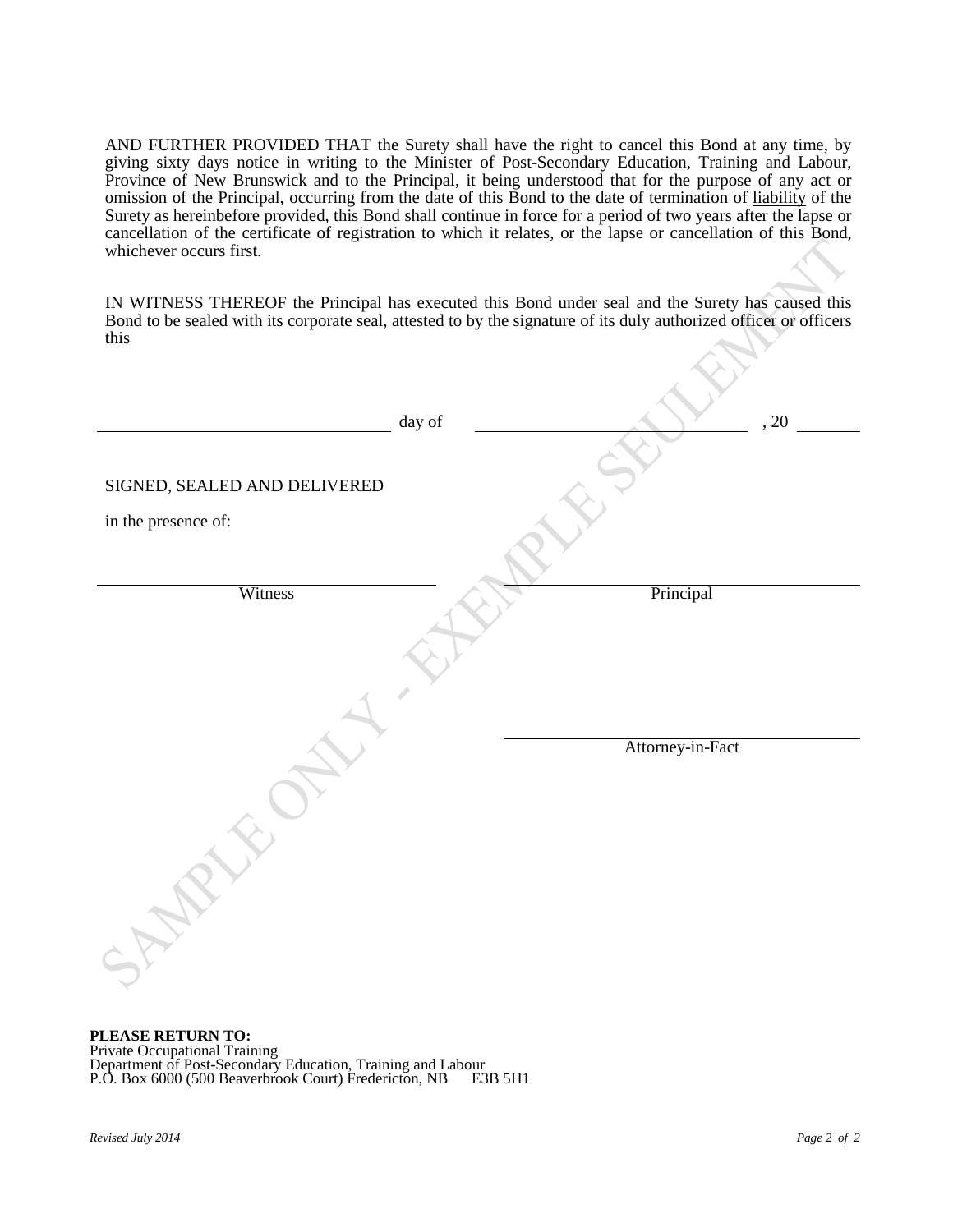**CAUTIONNEMENT**



*Loi sur la formation professionnelle dans le secteur privé*

| <b>CAUTIONNEMENT NUMÉRO</b>                                                                                                                                                                                                                                                                                                                     |                |                                       |  |
|-------------------------------------------------------------------------------------------------------------------------------------------------------------------------------------------------------------------------------------------------------------------------------------------------------------------------------------------------|----------------|---------------------------------------|--|
| SACHEZ PAR LES PRÉSENTES que nous                                                                                                                                                                                                                                                                                                               |                |                                       |  |
| de                                                                                                                                                                                                                                                                                                                                              |                | (appelé ci-après Débiteur principal), |  |
| et                                                                                                                                                                                                                                                                                                                                              |                | (appelé ci-après Caution)             |  |
| sommes tenus et fermement liés envers le ministre de l'Éducation postsecondaire, de la Formation et du<br>Travail de la Province du Nouveau-Brunswick, (appelé ci-après Bénéficiaire)                                                                                                                                                           |                |                                       |  |
| pour la somme de                                                                                                                                                                                                                                                                                                                                | 00/100 Dollars | $($ \$                                |  |
| en monnaie légale du Canada, qui sera payée au Bénéficiaire, ses successeurs et ayants-droit. Le Débiteur<br>principal et la Caution s'engagent fermement par les présentes conjointement et solidairement, eux-mêmes,<br>leurs héritiers, exécuteurs, administrateurs, successeurs et ayants droit à bien et fidèlement payer ladite<br>somme. |                |                                       |  |
| ATTENDU QUE le Débiteur principal a demandé à la Province du Nouveau-Brunswick, aux termes de la<br>Loi sur la formation professionnelle dans le secteur privé, un certificat d'enregistrement l'autorisant à agir à<br>titre de                                                                                                                |                |                                       |  |
| (Propriétaire / vendeur / organisme de formation professionnelle dans le secteur privé)                                                                                                                                                                                                                                                         |                |                                       |  |
| à partir du                                                                                                                                                                                                                                                                                                                                     | 20             |                                       |  |
| ATTENDU QU'aux termes de ladite Loi et de ses règlements la demande d'enregistrement doit être                                                                                                                                                                                                                                                  |                |                                       |  |

ATTENDU QU'aux termes de ladite *Loi* et de ses règlements la demande d'enregistrement doit être accompagnée d'un cautionnement destiné à garantir l'observation de ladite *Loi*;

IL EST ENTENDU QUE LA PRÉSENTE OBLIGATION demeure nulle et sans effet tant que le Débiteur principal observe et exécute dûment les conditions et les dispositions de la *Loi sur la formation professionnelle dans le secteur privé* et de ses règlements ainsi que toutes les modalités affectant maintenant ou à l'avenir un enregistrement qui peut être délivré au Débiteur principal en application des dispositions de la *Loi sur la formation professionnelle dans le secteur privé* et de ses règlements. Dans le cas contraire, la présente obligation demeure en pleine force et vigueur et est sujette à confiscation;

ATTENDU QUE la présente obligation prend fin un an suivant la date d'expiration du cautionnement, mais qu'elle peut être prolongée d'un an, au besoin, au choix de la Caution par la délivrance d'un certificat de renouvellement ou de prolongation; que l'obligation globale imposée par le présent cautionnement et par son ou ses renouvellement(s) au Débiteur principal ou à la Caution est concurrente et non cumulative et n'excède dans aucune circonstance la somme inscrite ci-dessus ou le montant qui y a été substitué par quelque avenant ou certificat de renouvellement subséquent;